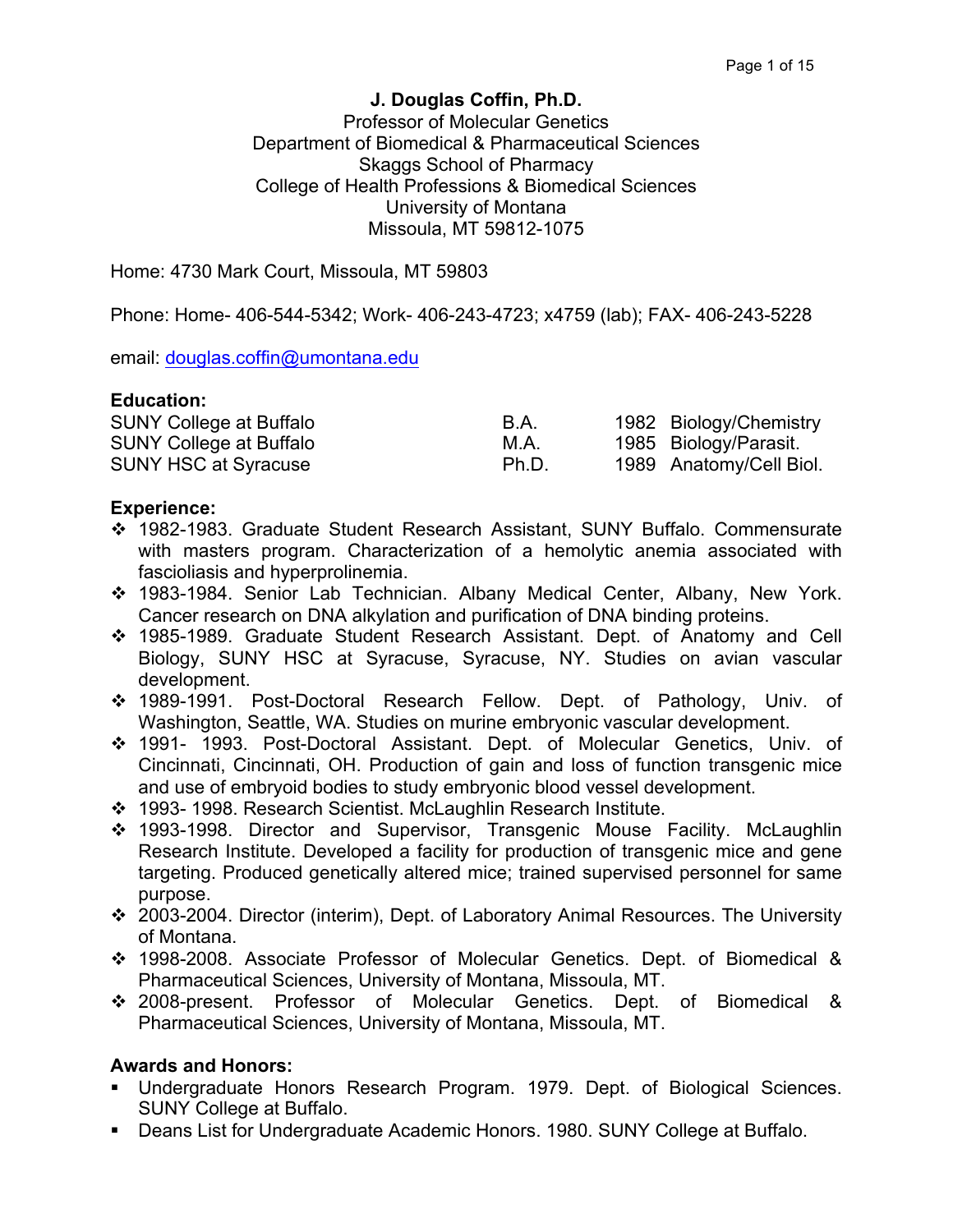- § Graduate Research Assistantship/Tuition Remission Fellowship. 1982. Dept. of Biology, SUNY College at Buffalo.
- NIH Training Grant Award, Woods Hole Marine Biological Laboratory, Woods Hole, MA. 1987.
- § Graduate Assistantship Tuition Remission Fellowship. 1986-1989. SUNY HSC at Syracuse.
- NIH Post-doctoral Fellowship Training Award. 1989-1990. University of Washington. Dept. of Pathology.
- NIH Program of Excellence Post-doctoral Fellowship Award. 1990-1993. University of Cincinnati. Dept. of Molecular Genetics.
- § Meritorious performance evaluation and merit salary increase. 1998-1999. The University of Montana, Dept. of Pharmaceutical Sciences.
- **■** Meritorious performance evaluation and recommendation for merit salary increase. 1999-2000. The University of Montana, Dept. of Pharmaceutical Sciences.
- § Tenure. 2001-2002. The University of Montana, Dept. of Pharmaceutical Sciences.
- Meritorious performance evaluation and merit salary increase. 2002-2003.
- § Rho Chi Teacher of the Month. February 2003. School of Pharmacy and Allied Health Sciences, The University of Montana.
- **Meritorious performance evaluation and recommendation for merit salary increase.** 2003-2004.
- § Promotion to full Professor. Dept. Biomedical & Pharmaceutical Sciences. The University of Montana. 2008.
- Mershon Award. Montana Academy of Sciences. 2009.
- Meritorious performance evaluation and merit salary increase. 2006-2007.
- Meritorious performance evaluation and merit salary increase. 2009-2010.
- **Meritorious performance evaluation and recommendation for merit salary increase.** 2013. The University of Montana, Dept. of Pharmaceutical Sciences.
- Sabbatical. Spring 2013.

# **Professional Societies**

- Ø American Association of Colleges of Pharmacy
- $\triangleright$  Montana Academy of Sciences
- $\triangleright$  Kappa Psi Pharmaceutical Society
- Ø NAVBO (North American Vascular Biology Organization)
- $\triangleright$  Society of Developmental Biology

# **Professional Service**

- American Diabetes Association-Montana Affiliate, Board of Directors, 1994-1998.
- American Diabetes Association Montana Affiliate, President, 1995-1997.
- American Heart Association- Idaho/Montana Affiliate, Board of Directors, 1995- 1997.
- American Heart Association- Idaho/Montana Affiliate, Research Committee 1995- 1997.
- American Heart Association- Idaho/Montana Affiliate, President Elect, 1997-98.
- American Heart Association- Northwest Region Nominating Committee, 1998- 2000.
- American Heart Association- Northwest Region Advocacy Committee, 1999-2000.
- American Heart Association- Northwest Region Board of Directors 1998-1999. 2000- 2002.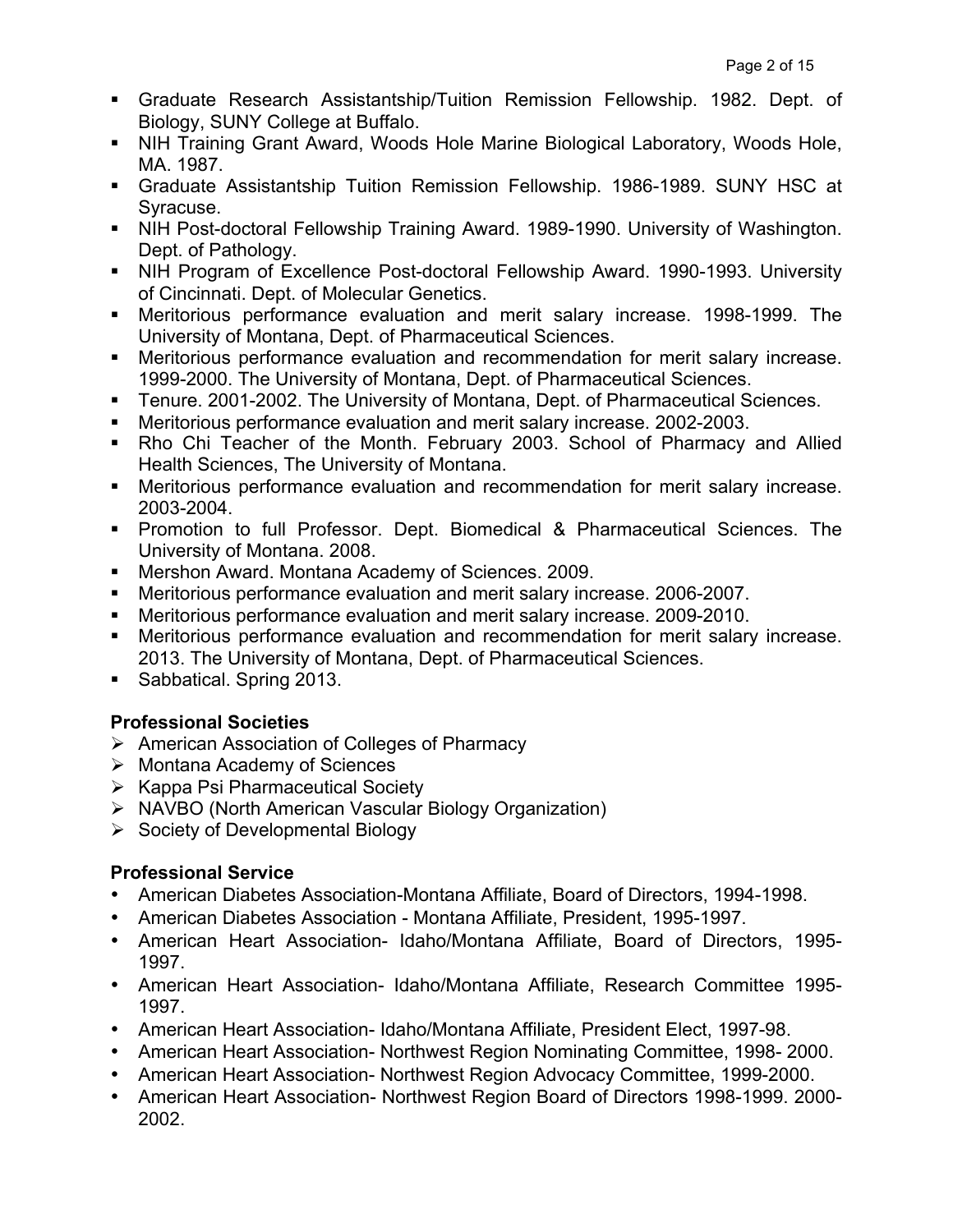- American Heart Association- Northwest Region Research Committee 1998- 2002.
- American Heart Association- Great America Research Consortium Steering Committee, 1998- 2002.
- American Heart Association- American Heart Association- Great America Research Consortium Vascular Biology Peer Review Panel, 2000-2002.
- American Heart Association- Missoula Leadership Council, 2000- 2003.
- American Heart Association- Northwest Research Committee Chair, 2000-2002.
- American Heart Association- Northwest Region Advocacy Committee, 2001- 2002.
- American Heart Association- Northwest Region Research Committee 1998- 2002.
- American Heart Association- Pacific Mountain Affiliate Research Committee. 2002- 2004.
- American Heart Association- State of Montana Advocacy Committee. 2003-2005.
- Montana Cardiovascular Disease Prevention and Control Task Force Board Member, 2000-2005.
- Montana Academy of Sciences- 1999-2002. Vice President for Toxicology Section.
- Montana Academy of Sciences- Board of Directors & President Elect, 2003.
- Montana Academy of Sciences- President, 2004-2007.
- Montana Academy of Sciences- Web Master, 2005-2010.
- Montana Academy of Sciences, Executive Director, 2008- 2012.
- Montana Academy of Sciences- Board of Directors 2003-present.
- Department of Biomedical & Pharmaceutical Sciences- UFA bargaining council representative for collective bargaining. 2006-2008.
- University Faculty Association, Executive Board, The University of Montana. 2006- 2011.
- University Faculty Association, Vice President, The University of Montana, 2008 present.
- Chair, Bargaining Committee, University Faculty Association, 2008-2009.
- Montana University System Coalition of Union Faculty, Chair, 2009-2011.
- Chair, Montana University System Reinvention Workforce Focus Group 2010.
- President, The University of Montana University Faculty Association. 2010-2011
- Bargaining Committee, University Faculty Association. 2010-2011.
- The University of Montana Strategic Planning and Budget Committee/Budget Committee. 2009-2011.
- The University of Montana Presidential Leadership Council. 2010-2011.
- Faculty Volunteer, MontPIRG, The university of Montana Chapter. 2010-2011.
- Sabbatical, The University of Montana, Spring 2012.
- Faculty Advisor- Gamma Eta Chapter of Kappa Psi Pharmaceutical Society, The University of Montana. 2006- present.
- Faculty Advisor, Grizzly Coed Hockey Team, The University of Montana. 2009 present.
- Representative, Montana Legislature, House District 93. 2013-2015
- Member, House Tax Committee, Montana Legislature. 2013-2015.
- Memebr, House Education Committee, Montana Legislature. 2013-2015.
- American Heart Association, Western Regional Advocacy Committee. 2014- present.

# **Teaching Experience:**

Ø SUNY College at Buffalo. 1981-1982. Undergraduate tutor in calculus and chemistry.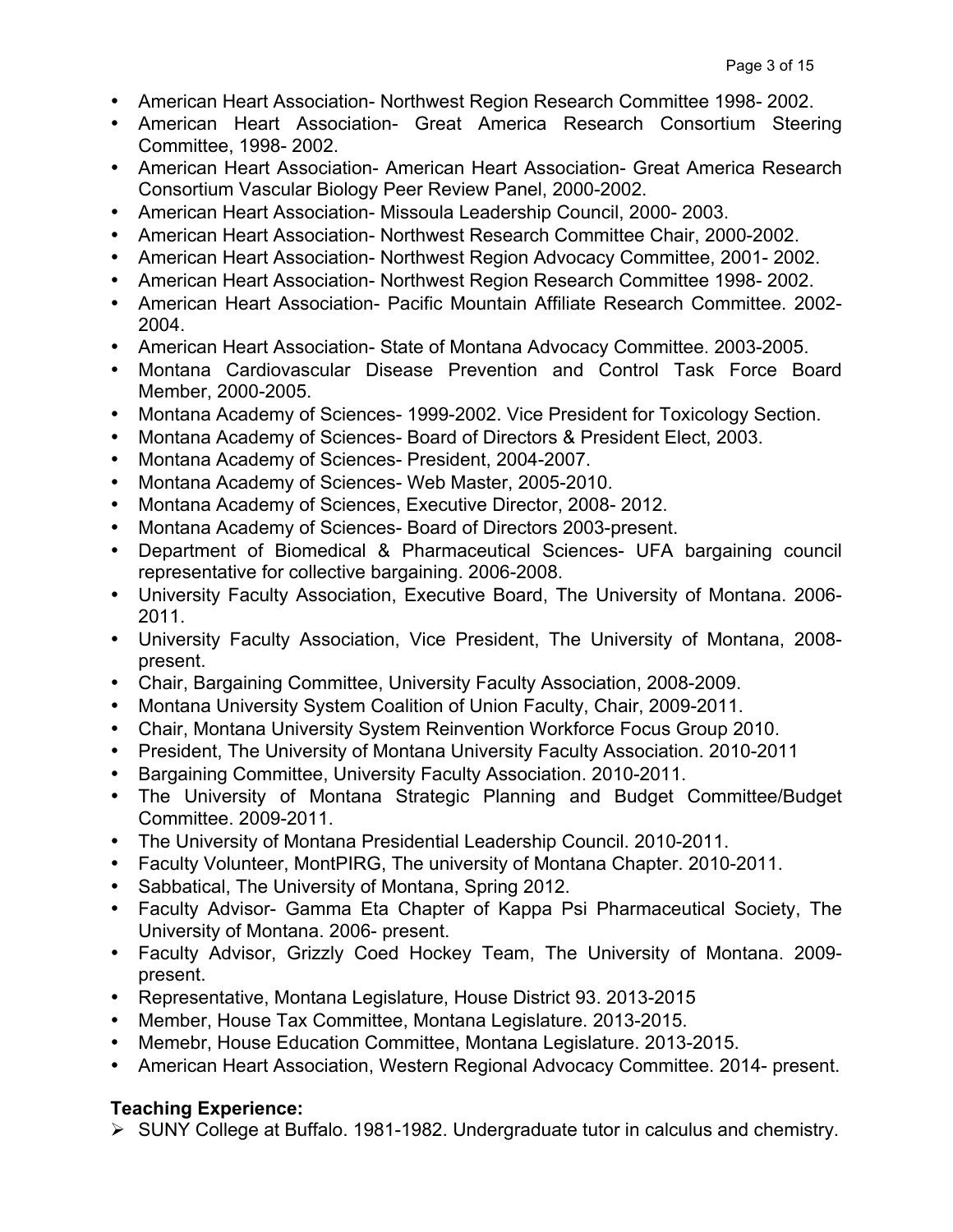- Ø SUNY Health Science Center at Syracuse.1985-89. Teaching Assistant in Medical Gross Anatomy and Medical Microscopic Anatomy.
- Ø Onondaga Community College. 1988. Instructor of Human Anatomy and Physiology.
- Ø Institute for Developmental Research, Cincinnati, Ohio. 1992-93 Lectures in Developmental Biology Course.
- Ø Visiting lecturer- Cardiovascular Pharmacology, University of Montana, Dept. of Pharmaceutical Sciences. 1997.
- $\triangleright$  University of Montana. 1998- present.
- Ø Instructor in Anatomy and Physiology (BMED 341, 342)- Developmental & cell biology, Histology, Integument, muscle, endocrine and heart units 1999-present.
- Ø Facilitator: Integrated Studies, first year Pharmacy Students, 1998- present.
- $\triangleright$  Instructor- Health Careers Opportunity Program- Heart Unit lecture and lab. 2000present.
- $\triangleright$  Instructor in Anatomy and Physiology Lab (BMED 361)- Gross anatomy, heart, histology labs. 1998- present.
- Ø Instructor in Anatomy and Physiology Lab (BMED 361)- statistics lab. 1999-2002.
- $\triangleright$  Instructor in Toxicology I- Developmental Toxicology. 2001- present.
- $\triangleright$  Instructor in Toxicology II- Cardiovascular Toxicology. 2001- present.
- Ø Instructor in Toxicology III- Cell cycle unit. 2002- present.
- $\triangleright$  Instructor in Pharmacology and Toxicology (BMED 444). Cardiovascular pharm unit: 2008-2011.
- $\triangleright$  Course Director for Research Methods in Biochemical Pharmacology (Phar 626) 1999.
- Ø Course Director for Cardiovascular Pharmacology and Toxicology (BMED 620) 2010.
- Ø Course Director for Pharmacogenetics (BMED 640). 2000- present.
- Ø Course Director for School of Pharmacy Elective in Pharmacogenetics (BMED 495). 2003- present.
- Ø Course Director for Topics in Pharmacogenetics (BMED 395/430/630) 2008-present.
- Ø Course Director for Pharmacology and Toxicology (BMED 444) 2010-2011.
- $\triangleright$  Course Director for Physiological Systems (Phar 341) 2012-present.

# **Committee Service:**

- $\checkmark$  School of Pharmacy & Allied Health Sciences Strategic Planning Committee 1998-1999 (ad hoc).
- $\checkmark$  School of Pharmacy & Allied Health Sciences ACPE Certification Self-Study Committee, Faculty Subcommittee Chair, 1999-2000 (ad hoc).
- $\checkmark$  School of Pharmacy & Allied Health Sciences ACPE Certification Self-Study Committee, Faculty Subcommittee Chair, 2004-2005(ad hoc).
- $\checkmark$  School of Pharmacy & Allied Health Sciences Achievement Committee, Chair. 2000-2001 (ad hoc).
- $\checkmark$  Search Committee for Director of Vascular Biology, International Heart Institute & University of Montana Dept. BMED, University of Montana. 2002.
- $\checkmark$  Search Committee Chair for Director of Laboratory Animal Medicine & Attending Veterinarian. 2004.
- $\checkmark$  U. Montana, NSF EPSCoR equipment grant review panel. (ad-hoc). 2001.
- $\checkmark$  UM Institutional Animal Care and Use Committee 1999-2001.
- $\checkmark$  UM Institutional Animal Care and Use Committee, Chair 2001- 2005.
- $\checkmark$  Institutional Biosafety Committee, St. Patrick Hospital. 2003.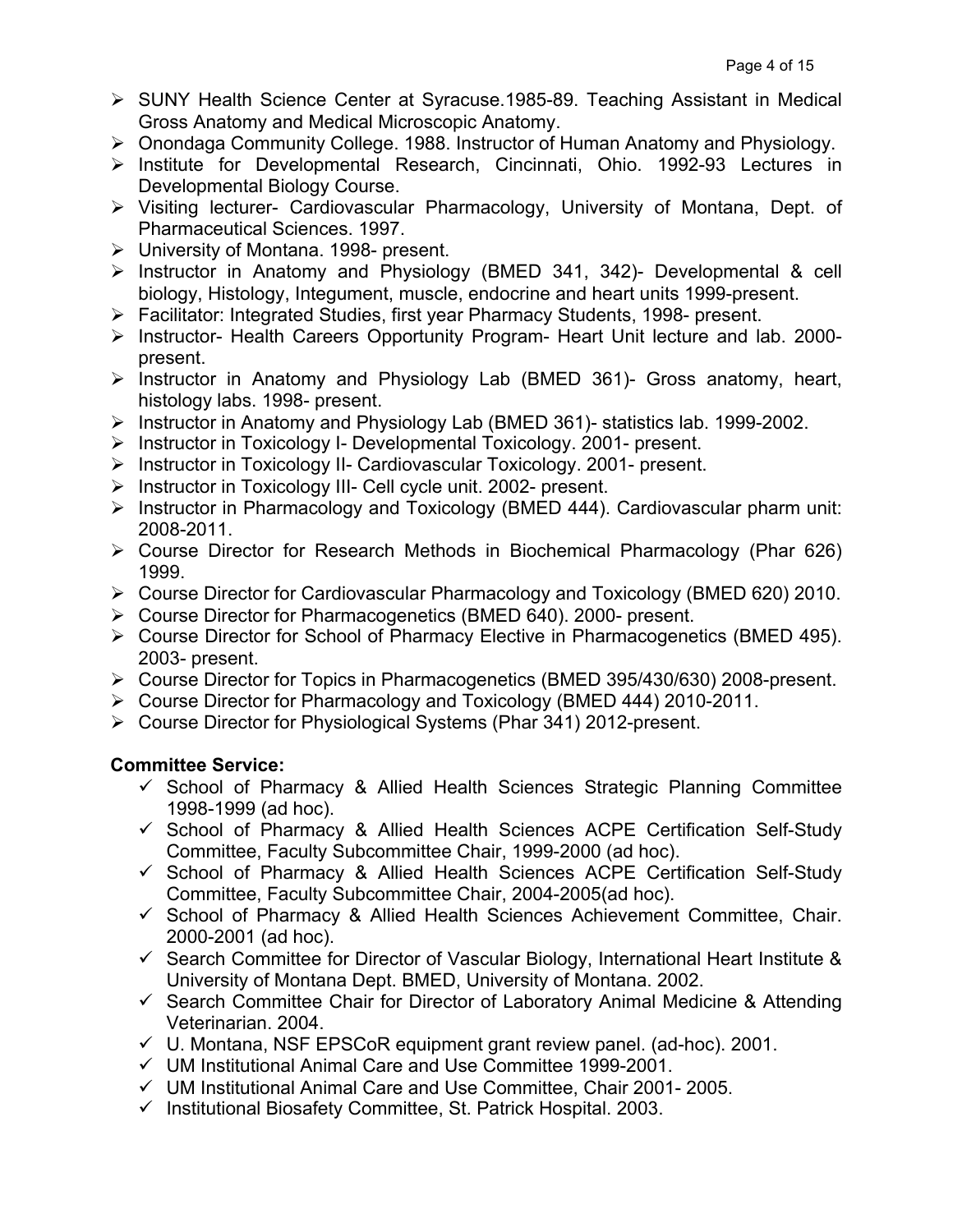- $\checkmark$  Library Subcommittee, Department of Pharmaceutical Sciences, School of Pharmacy and Allied Health Sciences, The University of Montana. 2000- 2006.
- $\checkmark$  Seminar Committee, Chair, Department of Pharmaceutical Sciences, School of Pharmacy and Allied Health Sciences, The University of Montana. 2003- 2004.
- $\checkmark$  Seminar Committee, Department of Biomedical & Pharmaceutical Sciences 2003- 2007.
- $\checkmark$  Recruitment Committee, Chair. Center for Environmental Health Sciences. The University of Montana. 2002- 2006.
- $\checkmark$  Planning Committee, Dept, of Biomedical & Pharmaceutical Sciences. The University of Montana. 2003-2005.
- $\checkmark$  Chair, Search Committee for Director of Vascular Biology, International Heart Institute & University of Montana Dept. BMED, University of Montana. 2006-07.
- $\checkmark$  Recruitment and Retention Task Force. UM Campus committee. 2007-2008.
- $\checkmark$  Pre-Med Advising Task Force. UM campus ad-hoc committee. 2008.
- $\checkmark$  University of Montana- Strategic Planning & Budget Committee. 2009- 2010.
- $\checkmark$  UM Faculty Development Office Steering Committee. 2009- 2011.
- $\checkmark$  Professional Pharmacy Program Student Advisor. School of Pharmacy and Allied Health Sciences. 1999- present.
- $\checkmark$  Department of Biomedical & Pharmaceutical Sciences- Graduate Standards Committee. 2006- present.
- $\checkmark$  Continuing Education Committee, School of Pharmacy and Allied Health Sciences. 2011- present.
- $\checkmark$  Academic Standards and Curriculum Review Committee- 2014- present.
- $\checkmark$  ASCRC Forestry & Biomedical Sciences Subcommitee, Chair- 2014-present.
- $\checkmark$  ASCRC Task Force for Distance Education, Chair- 2014.

### **Invited Presentations:**

- 1986- Society for Experimental Electron Microscopy. McMaster Univ. Hamilton Ontario.
- 1987- Regional Meeting of the Society for Developmental Biology. Thomas Jefferson Medical College. Philadelphia, PA
- 1989- University of Washington, Seattle WA. Dept. of Pathology.
- 1990- University of California at San Francisco. Howard Hughes Institute for Cancer Research.
- 1991- University of Cincinnati, Program of Excellence.
- 1991- Keystone Symposium on Vascular Biology.
- 1992- University of Cincinnati, Dept. of Anatomy annual seminar series.
- 1992- University of Cincinnati, Dept. of Biochemistry and Molecular Genetics.
- 1992- American Association of Anatomists, San Diego, CA.
- 1993- Vanderbilt University, Dept of Medicine, Div. of Cardiology.
- 1993- University of South Carolina, Dept. of Anatomy.
- 1993- University of South Dakota, Dept. of Anatomy.
- 1993- McLaughlin Research Institute, Annual Workshop on Genetic Basis of Disease.
- 1993- Cold Spring Harbor Symposium on Tumor Angiogenesis.
- 1994- University of Oregon Health Sciences Center, Dept. of Anatomy.
- 1995- University of Montana, Division of Biological Sciences
- 1996- Montana State University, Dept. of Veterinary Molecular Biology
- 1996- International Heart Institute- Montana Cardiovascular Retreat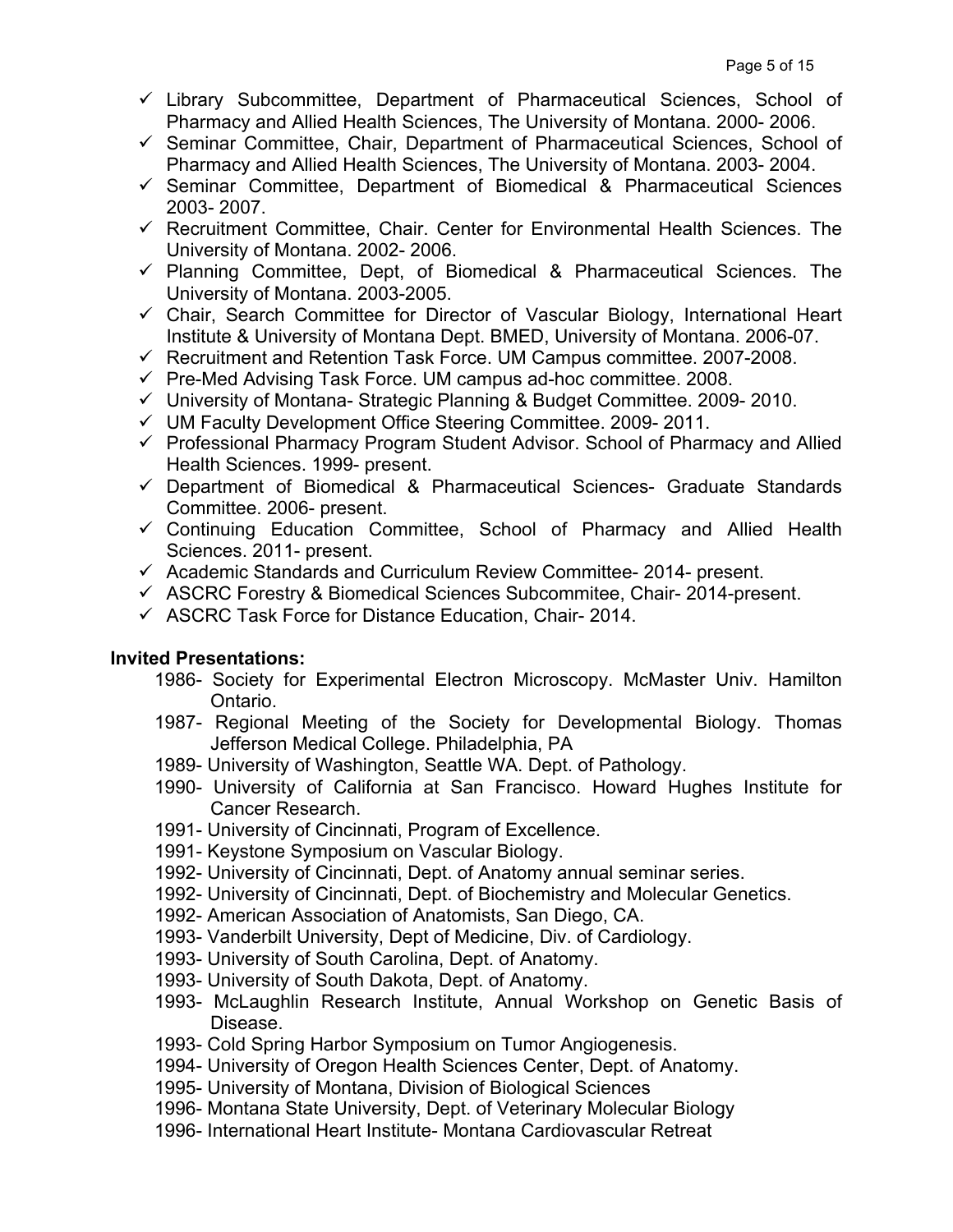- 1997- Prizm Pharmaceuticals, San Diego, California
- 1997- International Heart Institute- Montana Cardiovascular Retreat
- 1997- University of Montana, Dept. of Pharmaceutical Sciences.
- 1998- International Heart Institute- Montana Cardiovascular Retreat.
- 1998- Pepperdine University, Malibu, CA- Summer seminar series.
- 1998- ASBMB 1998 Fall Symposia, "Regulation of Bone Formation: Polypeptide growth factors".
- 1999- University of Washington, Department of Pathology- Vascular Biology seminar series.
- 1999- Pepperdine University, Malibu, CA- Summer seminar series.
- 1999- University of Montana, Division of Biological Sciences.
- 1999- International Heart Institute- Montana Cardiovascular Retreat- Growth Factor regulation of Myocardial Angiogenesis
- 1999- Rocky Mountain Valve symposium- "TMR mediated angiogenesis in a mouse model for myocardial angiogenesis"
- 2000- University of Connecticut Health Sciences Center.
- 2000- American Society for Bone and Mineral Research (symposium presentation) "Overexpression of FGF-2 in transgenic mice causes premature and enhanced apoptotic chondrocyte cell death at the epiphysial growth plate"
- 2000- Oregon Health Sciences University. Dept. of Cardiology.
- 2001- American Heart Association: Conference on Coronary Angiogenesis: Poster
- 2001- Experimental Biology 2001: Chair, Minisymposium on *Growth Factors in Angiogenesis*
- 2001- Experimental Biology 2001: Taren Grass student Presentation Minisymposium on "*Growth Factors in Angiogenesis"*
- 2001- Weissman Lab Retreat, Rocky Mountain Labs, Hamilton, MT. "FGF-2 regulation of chondrocyte differentiation and growth".
- 2002- American Physiological Society. Invited student presentation by Taren Grass "Growth factor regulation of Coronary Angiogenesis".
- 2002- Montana Academy of Sciences. Taren Grass student presentation on Coronary Angiogenesis.
- 2002- Montana Academy of Sciences. Wenjie He student presentation on arsenic toxicity in vascular development.
- 2003- Montana Academy of Sciences. Taren Grass student presentation on Coronary Angiogenesis.
- 2003- Montana Academy of Sciences. Wenjie He student presentation on arsenic toxicity in vascular development.
- 2003- Cardiology Grand Rounds. St. Patrick Hospital. "Gene Therapy for Treatment of Heart Failure and Cardiac Therapeutics"
- 2004- National Institute of Environmental Health Sciences. Mechanisms of Arsenic Toxicity in Embryonic Vascular Development".
- 2004- Montana Academy of Sciences- "Mechanisms of Arsenic Toxicity in Vascular Development.
- 2004- Montana Academy of Sciences- "PM Mediated Alteration of Endothelial Cell Kinetics and Gene Expression is Consistent with Vascular Dysfunction"
- 2004- Gordon Conference on Endothelium- "Arsenic Exposure and Endothelial Cell Dysfunction in Development".
- 2005- Society of Toxicology Platform Session- "Arsenic Toxicity: Molecular and Developmental Mechanisms in Miscarriage".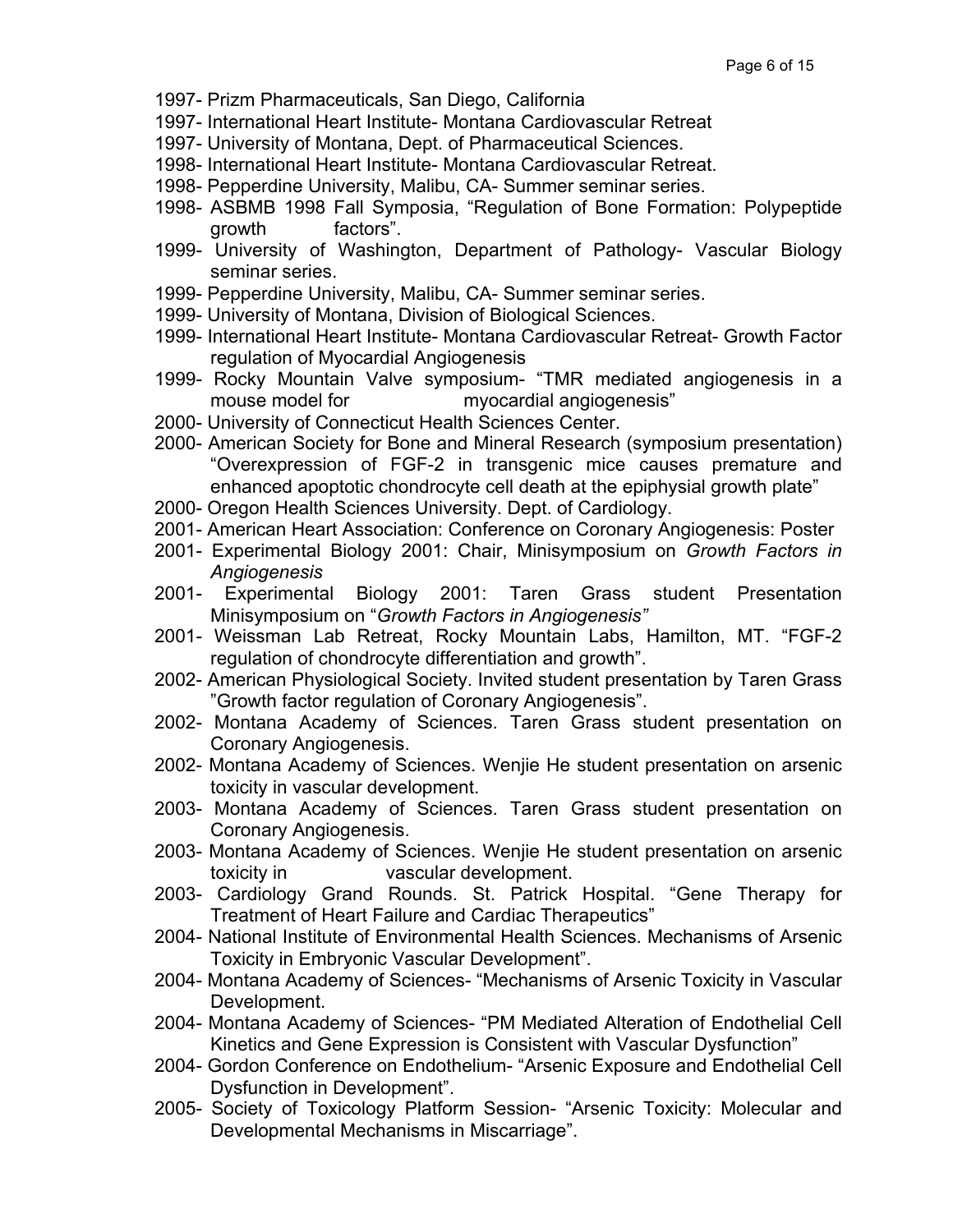- 2006- Society of Toxicology Platform Session- "Vascular Dysmorphogenesis causes placental insufficiency and miscarriage in arsenic exposed mice".
- 2006- Montana Academy of Sciences- Jason Wilham presented: "The Role of Zinc and Reactive Oxygen Species in the Regulation of Nitric Oxide Synthase".
- 2007- Brown University. Dept. of Pathology seminar series: "FGF2 pleiotropisms, what have we learned in thirty years?".
- 2012- MOLMED. Conference on Molecular Medicine. Vellore Institute of Technology. Vellore, India.
- 2014- Montana March of Dimes. Prematurity Summit. Fall, 2014.

### **Conferences/Symposia Attended**

- 2005- Society of Toxicology
- 2005- Montana Academy of Sciences
- 2005- Gordon Conference: The Endothelium
- 2006- Montana Academy of Sciences
- 2006- Society for Toxicology
- 2006- Gordon Conference: Fibroblast Growth Factors in Development & Disease
- 2007- Society for Neurosciences
- 2008- Society of Toxicology
- 2008- Vascular Development NAVBO Conference
- 2009- Montana Academy of Sciences
- 2009- Gordon Conference: Fibroblast Growth Factors in Development & Disease
- 2010- Montana Academy of Sciences
- 2012- MOLMED conference on Molecular Medicine. Vellore, India.
- 2015- Shodiar Children's Hospital Pallister-Opitz Genetics *Symposium*. 2015.
- 2015- McLaughlin Research Institute Workshop. 2015.

# **Funded Grant Proposals:**

- ♦ American Heart Association, Washington State Affiliate. Grant-in Aid. Co-PI with Dr. Ron Heimark. 1989-1990.
- ♦ American Heart Association, Ohio Affiliate. Grant-in-Aid. Co-PI with Dr. Tom Doetschman. 1991-1992.
- ♦ American Health Assistance Foundation. National Heart Foundation. "In vitro Transgenesis to Study Endothelial Cell Growth". J. Douglas Coffin, PI. April 1994- April 1995. \$15,000/ year for 1 year.
- ♦ American Heart Association, Montana Affiliate Grant-in Aid. "Neovascularization in FGF Transgenic Mice". J. Dougals Coffin, PI. July 1994- July 1996. \$25,000/year for two years= \$50,000 total.
- ♦ National Institutes of Health. Montana IDEA Program. "Basic FGF in Transgenic Mice". J. Douglas Coffin, PI. March 1995- February 1997. \$40,000.
- ♦ National Institutes of Health. National Heart, Blood and Lung Institute. Basic Fibroblast Growth Factor in Cardiovascular Development and Disease. J. Douglas Coffin, PI. December 1994- December 2001. RO1. \$1.2 Million
- ♦ American Heart Association. Sponsor: Predocotral Fellowship for Taren Grass. Growth Factor Function in Coronary Angiogenesis. 2000-2002. \$45,000.
- ♦ NSF-EPSCoR State Competitive Grants Program. 2001-2002. \$20,000.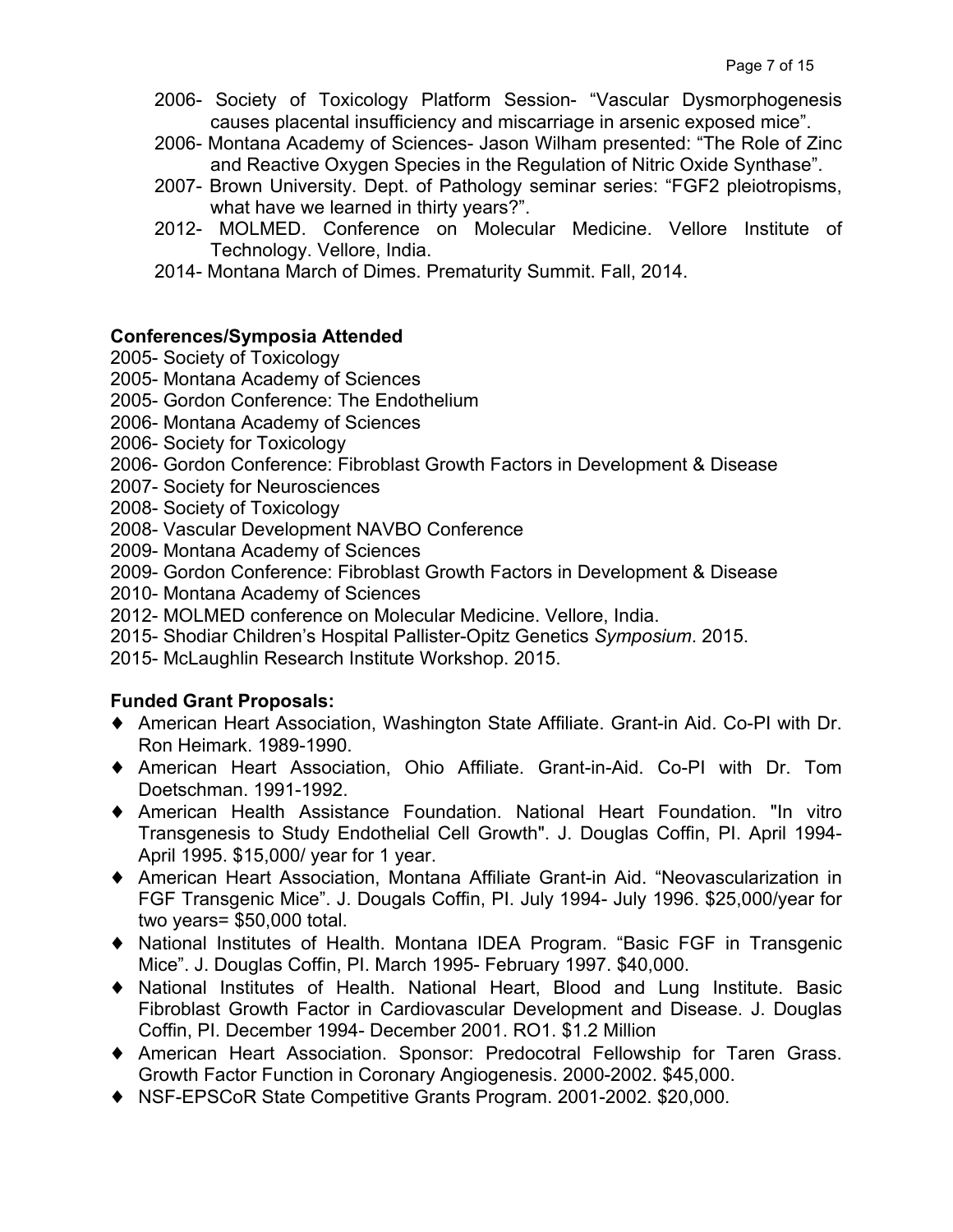- ♦ NIH/NIEHS R21 "Mechanisms of arsenic toxicity in vascular development" 2002- 2004, \$200,000. J.D. Coffin, PI.
- ♦ NIH/NCRR. COBRE AWARD. "Cardiovascular toxicity of Arsenic". Collaborator 20%. (A. Holian, Project Director; H. Beall, PI). 9/2002- 6/2006.
- ♦ Centers for Disease Control. (A. Holian Project Director, J. D. Coffin PI) 20% effort. 2002-2003.
- ♦ American Heart Association. Sponsor: Predocotral Fellowship renewal for Taren Grass. "Growth Factor Function in Coronary Angiogenesis". 2000-2003. \$22,500.
- ♦ Centers for Disease Control. (A. Holian Project Director, J. D. Coffin PI) 20% effort. 2003-2004.
- ♦ NSF EPSCoR 2005-2006. \$25,000.
- ♦ Alzheimer's Foundation (subcontract) Ed Stopa, PI. \$30,000. 2005-2006.
- ♦ Alzheimer's Foundation (subcontract) Ed Stopa, PI. \$30,000. 2006-2007.
- ♦ NIH/NCRR. COBRE AWARD. "Cardiovascular Toxicity of Arsenic". Subproject PI, 25% effort. (A. Holian, Project Director). 7/2006- 5/20010.
- ♦ NIH/NCRR. COBRE AWARD subcontract. Coffin PI (project 4). 2006-2010.
- ♦ U. Montana. Course Release Reassignment Research Funds. 2011-2013.
- ♦ Laila Pharma Research Collaboration Award. D Coffin, PI. 2013.
- ♦ Laila Pharma Research Collaboration Award. D Coffin, PI. 2013.
- ♦ Montana Board of Research and Commercialization Technology. Subcontract. 2015.
- ♦ University of Montana Research Grant, D. Coffin, PI. AY 2014-2015.

# **Post-doctoral Fellow Training:**

- □ Dr. Jay Brewster, 1996-1998. NIH Post-doctoral Fellowship. Assistant Professor, Pepperdine University.
- □ Dr. David Fulgham 1995-1997. NIH Minority Supplement Award. Staff Scientist. Dept. of Public Health and Human Services. State of Montana.

# **Graduate Student Training:**

- $\checkmark$  Taren Grass 1999-2004. Ph.D.
- $\checkmark$  Wenii He 2001-2004. M.S.
- $\checkmark$  Jason Wilham 2006-2007, Ph.D.

# **Research Associate Training:**

- § Sherri Widhalm 1993-1996
- Stacy Martin 1995-2000
- § Jennifer Toms 1996-1997
- § Angela Davis 1995-1997
- Dee Goss 1997-1998
- § Rob Greenwell. 2003-2006
- § Kindle Lewis. 2006- 2008.

# **Undergraduate Training**

- **1.** Jess Grossman- 1994. Summer student with ACS student award. B.S Biology BYU 1998. Currently: Physician.
- **2.** Tiffany Haddock- 1994. Summer student with ACS student award. B.S. Biology 1998. Now in medical school at Johns Hopkins. Currently: Physician.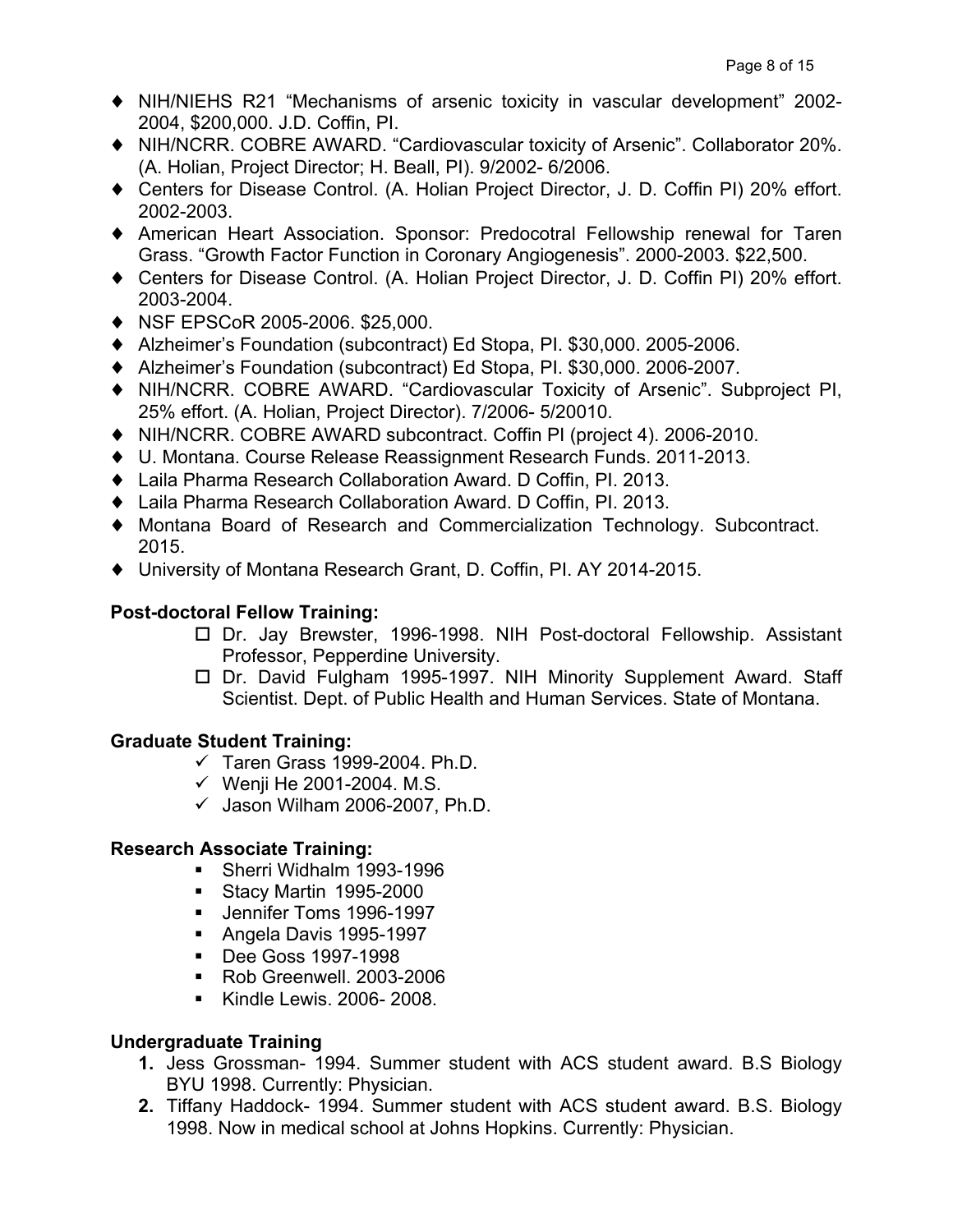- **3.** Scott Haddock- 1996-1997. Summer student 1996 and 1997. ACS student Award 1996. B.S. Biology 1999, Carlton College. Currently: Physician.
- **4.** Sarah Rhoades-Nichols. Summer student with ADA award 1996. Lab assistant with work study1998-1999. B.S. Biology 1999 U. Montana. Currently: Practicing Atty in patent law.
- **5.** Mike Boysun- 1995. ACS summer student award. B.S. Microbiology from Montana State Univ 1998.
- **6.** Jenell Pribyll. 1995. B.S. Biology, Luther College. 1999. Currently: Physician.
- **7.** Andrea Juedemann- 1996. ACS summer student. Did not continue.
- **8.** Kami Chiotti-1997-1998. Summer student and work study student. BS Biology from University of Great Falls 1998. Currently: Works for Missoula County Health Dept.
- **9.** Jason Wilham. 1995-1999 (HS), 2006-2007 (Grad Student). Cascade High school. Science fair project and ACS summer research fellow award. Awarded full undegrad scholarship from NIH. Currently: NIH/RML Post-doctoral Fellow.
- **10.**Jason Martin. 1998-2000. Hellgate High school student. Lab. Assistant. Working on recombinant DNA technology and cell culture. Currently: Occupational Therapist.
- **11.**Heather Flipowicz. 1999-2000. UM undergrad. Lab Assistant. Worked as a part time lab tech. PCR and cell culture.
- **12.**Jody Duff. 1998-2001. Pharmacy student. Worked as a part time lab tech. PCR and cell culture. NCUR 2000 presentation. Currently: Practicing Pharmacist.
- **13.**David Mountain. 2000-2001. Pharmacy Student. Now: Practicing pharmacist.
- **14.**Tim Jackson. 1998- 2001. Undergrad at U. Great Falls as work study student, continued work as a UM Pharmacy student. Works as part-time lab tech. NCUR 2000 presentation. Currently: Practicing Pharmacist.
- **15.**Hazem Abawi. 1999- 2002. UM Undergrad and pre-pharm. Student project in endothelial cell differentiation. NCUR 2000 presentation. Currently: Practicing Pharmacist.
- **16.**Andre Jendreson 1997, 1999-2000. Work study student at McLaughlin Research Institute then a work-study student at UM; later a graduate student in anthropology. Cell culture, histology and animal care.
- **17.**Stephanie Janson. 2001- 2002. UM Pharmacy student. Mouse husbandry, breeding and genotyping with PCR. Currently: Practicing pharmacist.
- **18.**Kristin Skiff. 2000-2003. UM pharmacy student. Cloning, animal care and genotyping. Transferred to U. Washington School of Pharmacy. Currently: Practicing Pharmacist.
- **19.**Jason Thompson. 2003- 2003. HS and UG student. Lab work and cloning. Currently: UM graduate.
- **20.**Dan Coffin. 2001- 2006. HS & UG student. Lab work, computer maintenance, cloning, mouse husbandry and PCR for genotyping. Currently: Certified Dialysis Technician.
- **21.**Justin Pfau. 2003- 2004. Big Sky HS student/UM undergraduate freshman. Cell culture and animal studies. Currently: Service in Iraq and UM undergrad.
- **22.**Alexandra Antonoli 2003-2004. Butte HS student through science fair. Won international awards in Science Fair. Yale undergrad.
- **23.**Ben Kero. 2003- 2004. HS student. Computer programming and recombinant DNA technology.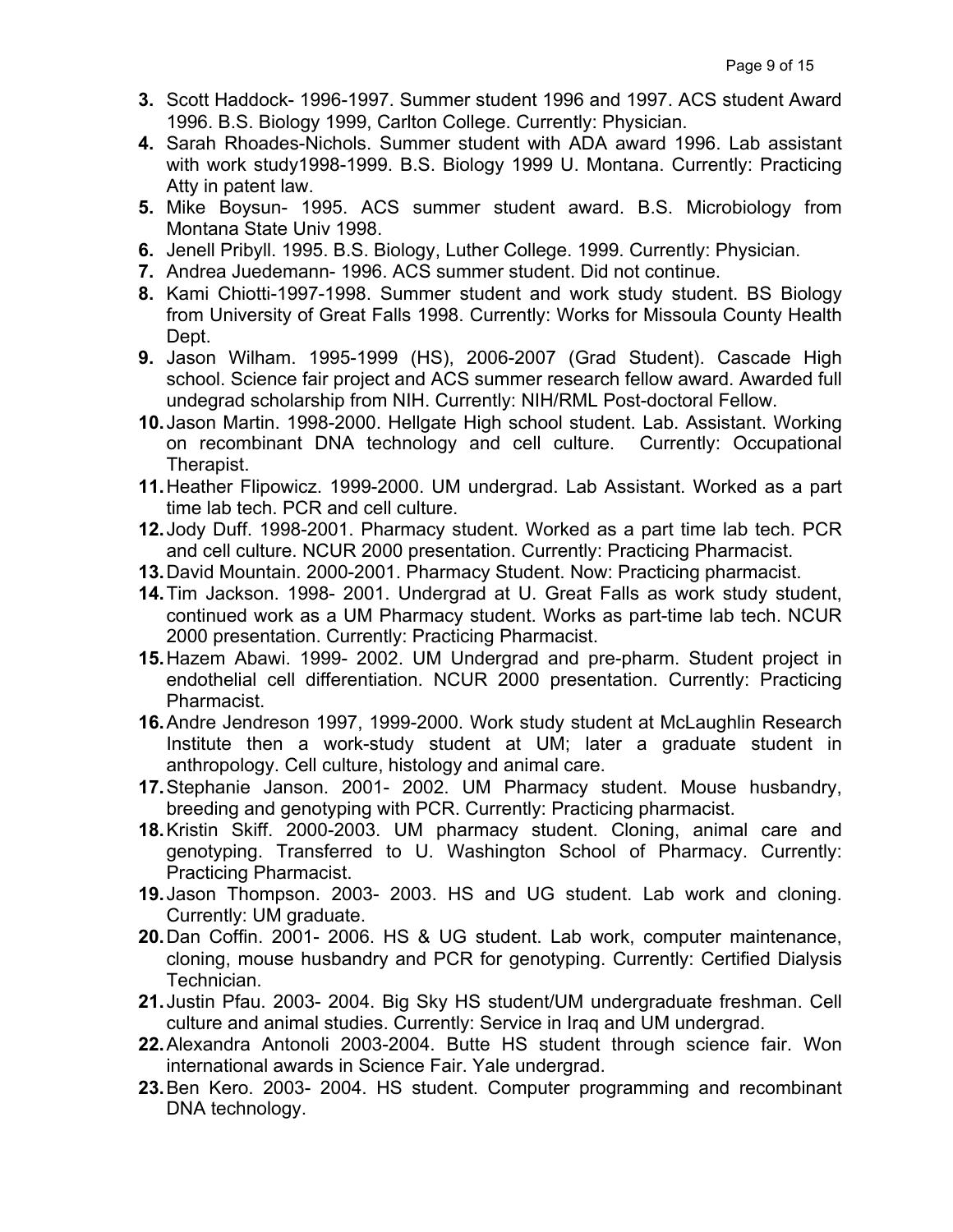- **24.**Jackie Coffin, 2004-2005. HS Student. Animal care and lab assitant. Currently: UM Undergrad.
- **25.**Rose Hardy- 2005. Undergrad and NSF EPSCoR Fellow. In vivo ultrasound for measuring cardiac output. Enrolled in Graduate Program in Public Health.
- **26.**Jung Yong Wang-2005. Undergrad and NSF EPSCoR Fellow. Cell culture and recombinant DNA technology. Graduated in 2007.
- **27.**Alexandra Greer. 2005-2006. Cell differentiation and DNA microarray assays. MAS Jr. Academy and Science Fair HS student. Won national SF awards. Now attending Stanford U.
- **28.**Kerstin Grund. 2005- 2006. HS student. Cell culture hypoxia and DNA microarray experiment for Science Fair and HS science project. Still in HS.
- **29.**Sarah Mitchell. HS Student. 2006- 2007. PCR and animal care. Currently: Allegiance Health Care, Case manager.
- **30.**Jason Leonard. HS Student. 2007. Recombinant DNA technology and stem cell differentiation in cell culture. Currently: undergrad at Reed college.
- **31.**Tarin Richards. 2007, 2008. Cardiovascular Toxicology: Cell culture, mouse genetics, imaging. Currently: Gonzaga undergraduate now applying to medical school.
- **32.** Nicole Marcellus. 2008- 2009. UM Pharmacy Student.
- **33.** Lehni Wicks. 2010. UM Pre-pharmacy student.
- **34.** Shamus McCarthy 2010. UM HHP/pre-med student.
- **35.** Jens Jacobsen. 2011-12. UM Biology student.
- **36.** Camas Allison-Bunnell. 2013-2014. HS student.
- **37.** Iaong Vang. 2013- present. HS student, currently UM pre-med student.

# **Grant Review Panels**

- $\checkmark$  NIH/NHLBI RFA on Angiogenesis 1996
- $\checkmark$  NIH/NHLBI RFA on Cardiovascular Complications in AIDS 1997
- $\checkmark$  NIH Joint RFA on Bioengineering and Mimetics. 1998
- $\checkmark$  AHA Northwest Region study section. 1998
- $\checkmark$  NIH/NHLBI SCOR on Pediatric Cardiology 1998
- $\checkmark$  NIH/NHLBI RFA on Cardiovascular complications from cocaine abuse in HIV Infection. 1998
- $\checkmark$  National Science Foundation- Ad Hoc
- $\checkmark$  Whirling Disease Foundation- 1998.
- $\checkmark$  Whirling Disease Foundation- 2000.
- $\checkmark$  NIH/NHLBI Program (SCOR) Project review panel on pediatric cardiology. 2000.
- $\checkmark$  NIH/NHLBI Program Project review panel on coronary angiogenesis. 2000.
- $\nu$  NIH/NHLBI Program Project Review Panel on Pulmonary Angiogenesis 2001.
- $\checkmark$  Whirling Disease Foundation- 2001.
- $\checkmark$  AHA Great American Research Consortium. Vascular Biology Review Panel. 2000-2003.
- $\checkmark$  Whirling Disease Foundation- 2002.
- $\checkmark$  NSF EpSCoR State Grant Review Panel- 2002 (Fall).
- $\checkmark$  NIH RFA Ad-hoc review panel on Biotechnology- 2002 (Fall)
- $\checkmark$  Whirling Disease Foundation- 2003.
- $\checkmark$  NIH Dev1 review panel. Ad-Hoc- 2003 (Fall)
- $\checkmark$  Whirling Disease Foundation- 2004.
- $\checkmark$  NIH/NIEHS Ad Hoc Review Panel for RFA in Stem Cell Toxicology. 2012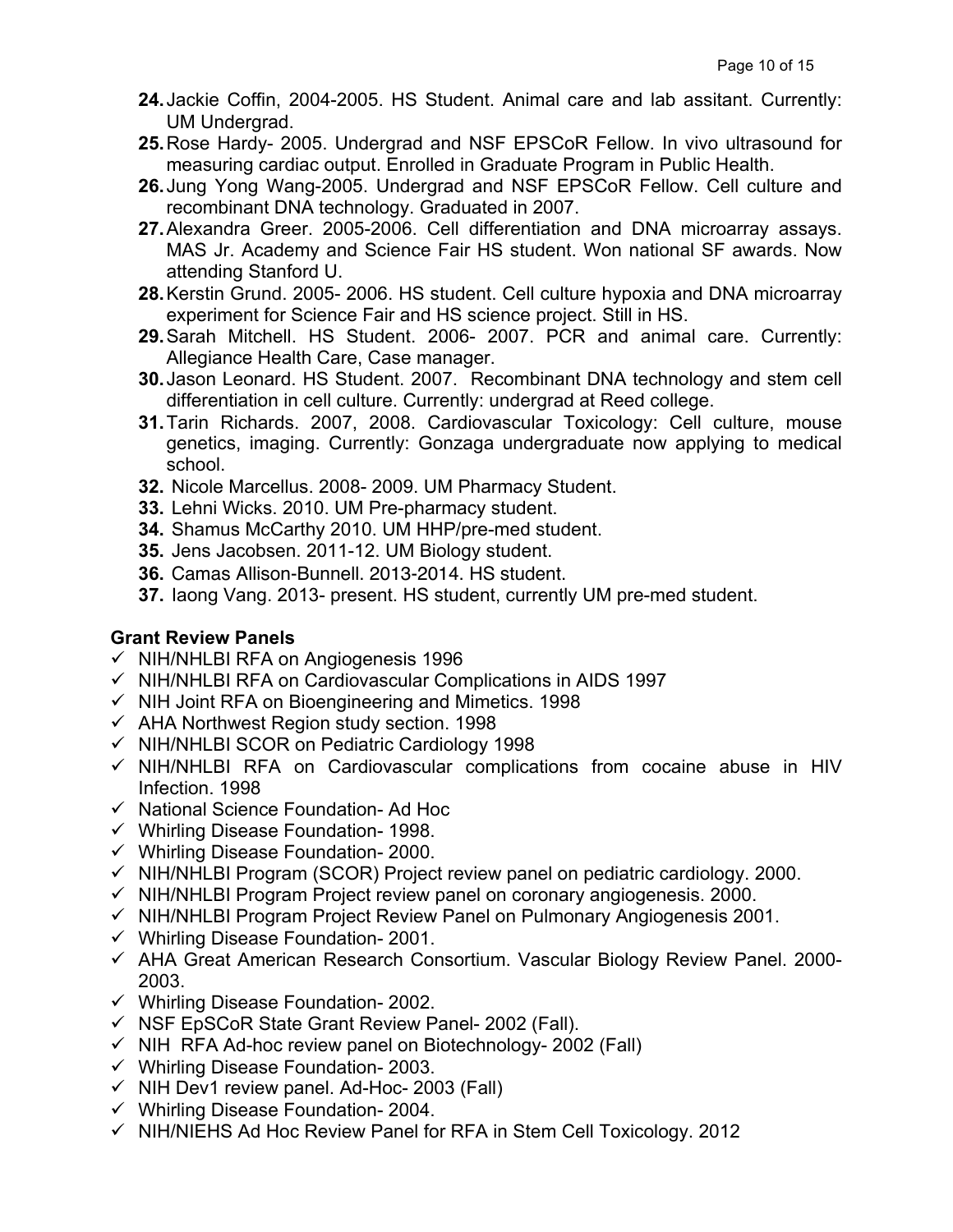### **Graduate Student Thesis Committees**

- v Susan Makin- Montana State University- 1993-1997.
- v Jennifer Shaw- The University of Montana- 1998-2000.
- v Celine Wishcamper- The University of Montana- 1999-2004.
- \* Taren Grass- The University of Montana- 2000-2005.
- v Brady Warren- The University of Montana- 2000-2005.
- v Jie Zhao- The University of Montana- 2000-2004.
- v Lucia Muniz–Alonso- The University of Montana- 1999-2001.
- v Melisa Bunderson- The University of Montana- 1999-2003.
- v David Cox- The University of Montana- 2003-present.
- v Flavia Periera- The University of Montana- 2003-present.
- $\cdot$  Wenjie He-The University of Montana-2002-2004.
- v Jason Wilham- The University of Montana- 2004-2008.
- \* Amy Erbe- The University of Montana- 2005-2008.
- v Alison Kearns- The University of Montana- 2010-2013.
- v Tracy Brown- The University of Montana- 2010- 2015.

### **Manuscript reviews for:**

- ♦ Development
- ♦ Genomics
- ♦ Microvascular Research
- ♦ Nature Medicine
- ♦ Journal of Molecular & Cellular Cardiology
- ♦ Journal Cell Physiology
- ♦ Endocrinology
- ♦ Circulation
- ♦ Coronary Artery Disease
- ♦ Proceedings of the National Academy of Sciences
- ♦ American Journal of Pathology
- ♦ Anatomical Record
- ♦ Toxicological Sciences
- ♦ Cardiovascular Toxicology
- ♦ J. Biological Chemistry
- ♦ Cardiovascular Toxicology

### **Publications (Coffin JD and Coffin DJ)**

1. Coffin, J.D., McGarry, M.P. and Isseroff, H. (1984). Proline induced hemolytic anemia in fascioliasis. Proc Soc Exp Biol Med 177:92-96.

2. Coffin, J.D. and Poole, T.J. (1988). Embryonic vascular development:

immunohistochemical identification of the origin and subsequent morphogenesis of the major vessel primordia in quail embryos. Development 102:735-748.

3. Poole, T.J. and Coffin, J.D. (1988). Developmental angiogenesis: quail embryonic vasculature. Scanning Microsc 2:443-448.

4. Poole, T.J. and Coffin, J.D. (1989). Vasculogenesis and angiogenesis: two distinct morphogenetic mechanisms establish embryonic vascular pattern. J Exp Zool 251:224-231.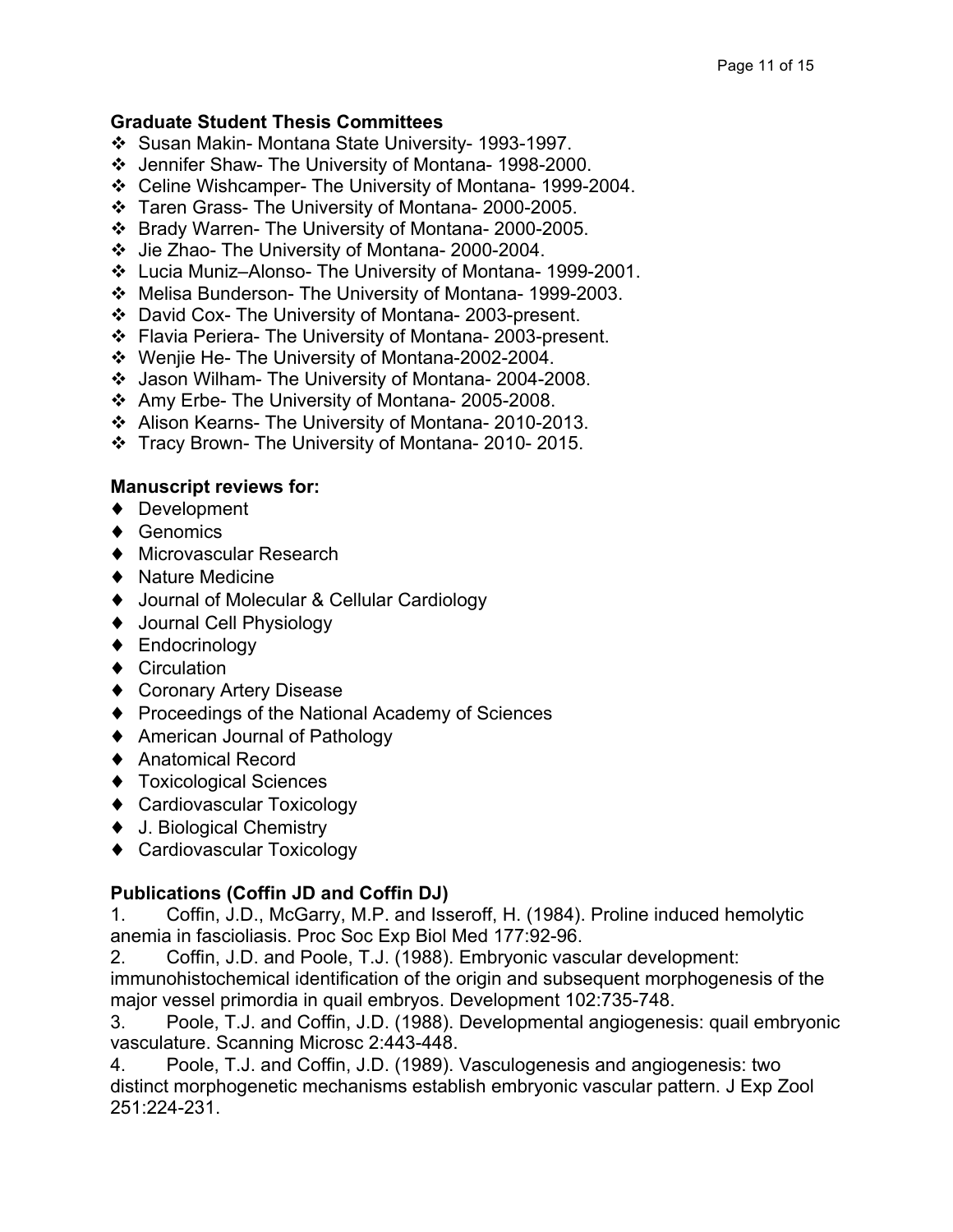5. Coffin, J.D., Harrison, J., Schwartz, S. and Heimark, R. (1991). Angioblast differentiation and morphogenesis of the vascular endothelium in the mouse embryo. Dev Biol 148:51-62.

6. Coffin, J.D. and Poole, T.J. (1991). Endothelial cell origin and migration in embryonic heart and cranial blood vessel development. Anat Rec 231:383-395.

7. Doetschman, T., Shull, M., Kier, A. and Coffin, J.D. (1993). Embryonic stem cell model systems for vascular morphogenesis and cardiac disorders. Hypertension 22:618-629.

8. Coffin, J.D., Florkiewicz, R.Z., Neumann, J., Mort-Hopkins, T., Dorn, G.W., 2nd, Lightfoot, P., German, R., Howles, P.N., Kier, A., O'Toole, B.A. and et al. (1995). Abnormal bone growth and selective translational regulation in basic fibroblast growth factor (FGF-2) transgenic mice. Mol Biol Cell 6:1861-1873.

9. Carlson, G.A., Borchelt, D.R., Dake, A., Turner, S., Danielson, V., Coffin, J.D., Eckman, C., Meiners, J., Nilsen, S.P., Younkin, S.G. and Hsiao, K.K. (1997). Genetic modification of the phenotypes produced by amyloid precursor protein overexpression in transgenic mice. Hum Mol Genet 6:1951-1959.

10. Davis, M.G., Zhou, M., Ali, S., Coffin, J.D., Doetschman, T. and Dorn, G.W., 2nd (1997). Intracrine and autocrine effects of basic fibroblast growth factor in vascular smooth muscle cells. J Mol Cell Cardiol 29:1061-1072.

11. Lightfoot, P.S., Swisher, R., Coffin, J.D., Doetschman, T.C. and German, R.Z. (1997). Ontogenetic limb bone scaling in basic fibroblast growth factor (FGF-2) transgenic mice. Growth Dev Aging 61:127-139.

12. Naski, M.C., Colvin, J.S., Coffin, J.D. and Ornitz, D.M. (1998). Repression of hedgehog signaling and BMP4 expression in growth plate cartilage by fibroblast growth factor receptor 3. Development 125:4977-4988.

13. Zhou, M., Sutliff, R.L., Paul, R.J., Lorenz, J.N., Hoying, J.B., Haudenschild, C.C., Yin, M., Coffin, J.D., Kong, L., Kranias, E.G., Luo, W., Boivin, G.P., Duffy, J.J., Pawlowski, S.A. and Doetschman, T. (1998). Fibroblast growth factor 2 control of vascular tone. Nat Med 4:201-207.

14. Fulgham, D.L., Widhalm, S.R., Martin, S. and Coffin, J.D. (1999). FGF-2 dependent angiogenesis is a latent phenotype in basic fibroblast growth factor transgenic mice. Endothelium 6:185-195.

15. Kuzis, K., Coffin, J.D. and Eckenstein, F.P. (1999). Time course and age dependence of motor neuron death following facial nerve crush injury: role of fibroblast growth factor. Exp Neurol 157:77-87.

16. Vaccarino, F.M., Schwartz, M.L., Raballo, R., Nilsen, J., Rhee, J., Zhou, M., Doetschman, T., Coffin, J.D., Wyland, J.J. and Hung, Y.T. (1999). Changes in cerebral cortex size are governed by fibroblast growth factor during embryogenesis. Nat Neurosci 2:848.

17. Vaccarino, F.M., Schwartz, M.L., Raballo, R., Nilsen, J., Rhee, J., Zhou, M., Doetschman, T., Coffin, J.D., Wyland, J.J. and Hung, Y.T. (1999). Changes in cerebral cortex size are governed by fibroblast growth factor during embryogenesis. Nat Neurosci 2:246-253.

18. Zhadanov, A.B., Provance, D.W., Jr., Speer, C.A., Coffin, J.D., Goss, D., Blixt, J.A., Reichert, C.M. and Mercer, J.A. (1999). Absence of the tight junctional protein AF-6 disrupts epithelial cell-cell junctions and cell polarity during mouse development. Curr Biol 9:880-888.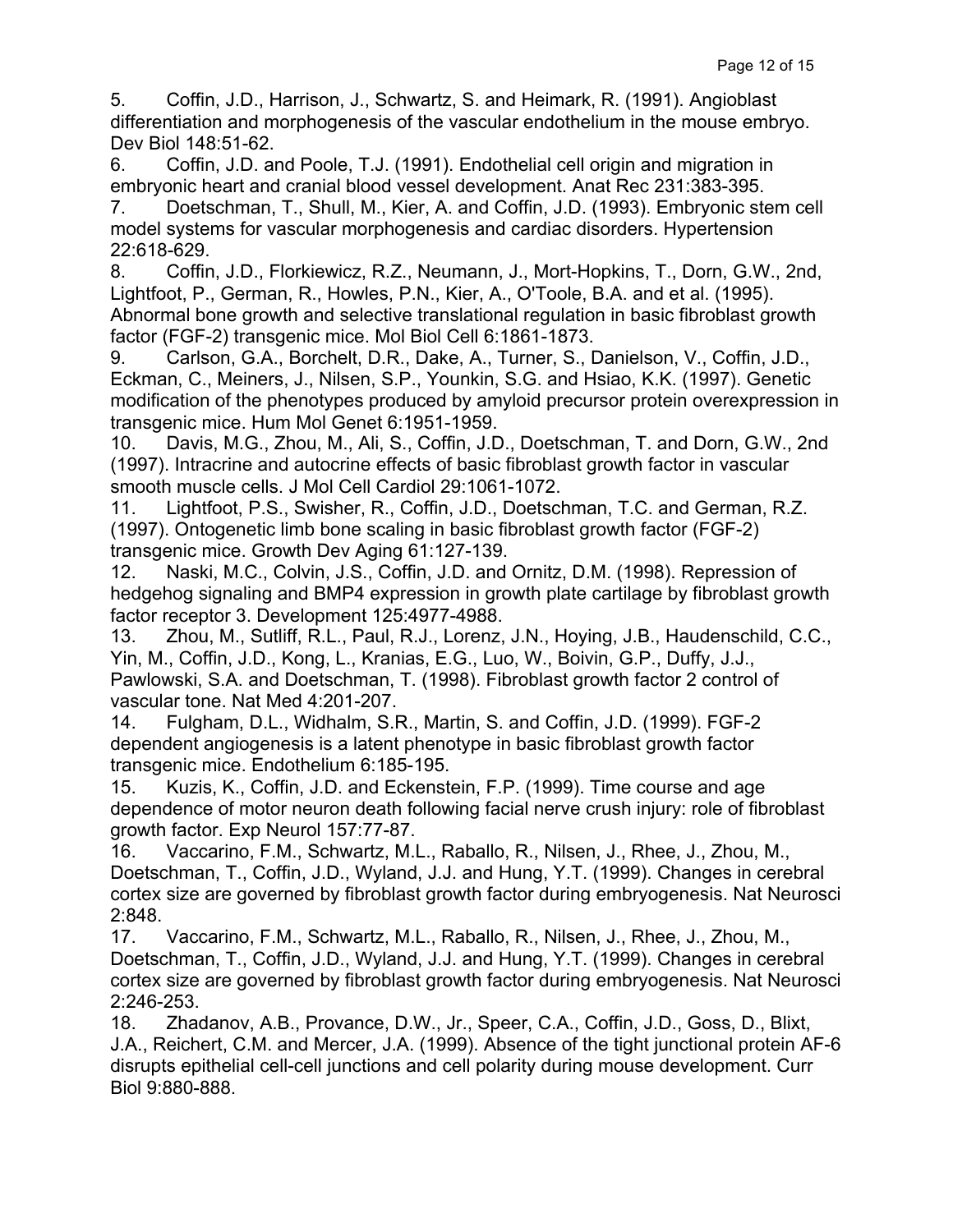19. Brewster, J.L., Martin, S.L., Toms, J., Goss, D., Wang, K., Zachrone, K., Davis, A., Carlson, G., Hood, L. and Coffin, J.D. (2000). Deletion of Dad1 in mice induces an apoptosis-associated embryonic death. Genesis 26:271-278.

20. Chiotti, K., Choo, S.J., Martin, S.L., Reichert, C., Grass, T.M., Duran, C.M. and Coffin, J.D. (2000). Activation of myocardial angiogenesis and upregulation of fibroblast growth factor-2 in transmyocardial-revascularization-treated mice. Coron Artery Dis 11:537-544.

21. Montero, A., Okada, Y., Tomita, M., Ito, M., Tsurukami, H., Nakamura, T., Doetschman, T., Coffin, J.D. and Hurley, M.M. (2000). Disruption of the fibroblast growth factor-2 gene results in decreased bone mass and bone formation. J Clin Invest 105:1085-1093.

22. Sahni, M., Raz, R., Coffin, J.D., Levy, D. and Basilico, C. (2001). STAT1 mediates the increased apoptosis and reduced chondrocyte proliferation in mice overexpressing FGF2. Development 128:2119-2129.

23. Wishcamper, C.A., Coffin, J.D. and Lurie, D.I. (2001). Lack of the protein tyrosine phosphatase SHP-1 results in decreased numbers of glia within the motheaten (me/me) mouse brain. J Comp Neurol 441:118-133.

24. Bunderson, M., Coffin, J.D. and Beall, H.D. (2002). Arsenic induces peroxynitrite generation and cyclooxygenase-2 protein expression in aortic endothelial cells: possible role in atherosclerosis. Toxicol Appl Pharmacol 184:11-18.

25. Ismail, J.A., Poppa, V., Kemper, L.E., Scatena, M., Giachelli, C.M., Coffin, J.D. and Murry, C.E. (2003). Immunohistologic labeling of murine endothelium. Cardiovasc Pathol 12:82-90.

26. Okada, Y., Montero, A., Zhang, X., Sobue, T., Lorenzo, J., Doetschman, T., Coffin, J.D. and Hurley, M.M. (2003). Impaired osteoclast formation in bone marrow cultures of Fgf2 null mice in response to parathyroid hormone. J Biol Chem 278:21258- 21266.

27. Xiao, L., Liu, P., Sobue, T., Lichtler, A., Coffin, J.D. and Hurley, M.M. (2003). Effect of overexpressing fibroblast growth factor 2 protein isoforms in osteoblastic ROS 17/2.8 cells. J Cell Biochem 89:1291-1301.

28. Bunderson, M., Brooks, D.M., Walker, D.L., Rosenfeld, M.E., Coffin, J.D. and Beall, H.D. (2004). Arsenic exposure exacerbates atherosclerotic plaque formation and increases nitrotyrosine and leukotriene biosynthesis. Toxicol Appl Pharmacol 201:32-39.

29. Xiao, L., Naganawa, T., Obugunde, E., Gronowicz, G., Ornitz, D.M., Coffin, J.D. and Hurley, M.M. (2004). Stat1 controls postnatal bone formation by regulating fibroblast growth factor signaling in osteoblasts. J Biol Chem 279:27743-27752.

30. Marie, P.J., Coffin, J.D. and Hurley, M.M. (2005). FGF and FGFR signaling in chondrodysplasias and craniosynostosis. J Cell Biochem 96:888-896.

31. Sobue, T., Naganawa, T., Xiao, L., Okada, Y., Tanaka, Y., Ito, M., Okimoto, N., Nakamura, T., Coffin, J.D. and Hurley, M.M. (2005). Over-expression of fibroblast growth factor-2 causes defective bone mineralization and osteopenia in transgenic mice. J Cell Biochem 95:83-94.

32. Bunderson, M., Pereira, F., Schneider, M.C., Shaw, P.K., Coffin, J.D. and Beall, H.D. (2006). Manganese enhances peroxynitrite and leukotriene E4 formation in bovine aortic endothelial cells exposed to arsenic. Cardiovasc Toxicol 6:15-23.

33. Grass, T.M., Lurie, D.I. and Coffin, J.D. (2006). Transitional angiogenesis and vascular remodeling during coronary angiogenesis in response to myocardial infarction. Acta Histochem 108:293-302.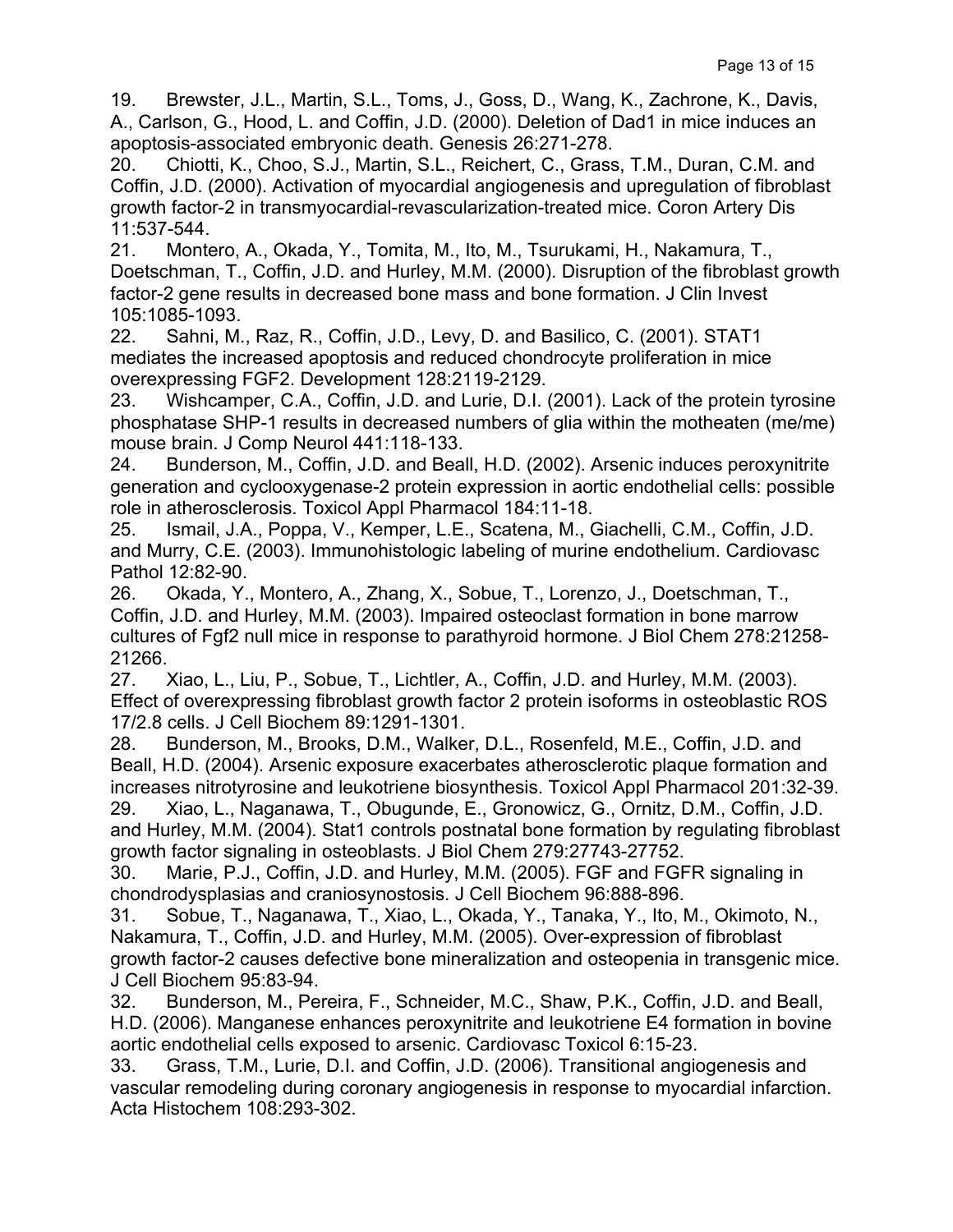34. Hurley, M.M., Okada, Y., Xiao, L., Tanaka, Y., Ito, M., Okimoto, N., Nakamura, T., Rosen, C.J., Doetschman, T. and Coffin, J.D. (2006). Impaired bone anabolic response to parathyroid hormone in Fgf2-/- and Fgf2+/- mice. Biochem Biophys Res Commun 341:989-994.

35. He, W., Greenwell, R.J., Brooks, D.M., Calderon-Garciduenas, L., Beall, H.D. and Coffin, J.D. (2007). Arsenic exposure in pregnant mice disrupts placental vasculogenesis and causes spontaneous abortion. Toxicol Sci 99:244-253.

36. Pereira, F.E., Coffin, J.D. and Beall, H.D. (2007). Activation of protein kinase C and disruption of endothelial monolayer integrity by sodium arsenite--Potential mechanism in the development of atherosclerosis. Toxicol Appl Pharmacol 220:164- 177.

37. Naganawa, T., Xiao, L., Coffin, J.D., Doetschman, T., Sabbieti, M.G., Agas, D. and Hurley, M.M. (2008). Reduced expression and function of bone morphogenetic protein-2 in bones of Fgf2 null mice. J Cell Biochem 103:1975-1988.

38. Zucchini, S., Buzzi, A., Barbieri, M., Rodi, D., Paradiso, B., Binaschi, A., Coffin, J.D., Marzola, A., Cifelli, P., Belluzzi, O. and Simonato, M. (2008). Fgf-2 overexpression increases excitability and seizure susceptibility but decreases seizure-induced cell loss. J Neurosci 28:13112-13124.

39. Sabbieti, M.G., Agas, D., Xiao, L., Marchetti, L., Coffin, J.D., Doetschman, T. and Hurley, M.M. (2009). Endogenous FGF-2 is critically important in PTH anabolic effects on bone. Journal of cellular physiology 219:143-151.

40. Xiao, L., Liu, P., Li, X., Doetschman, T., Coffin, J.D., Drissi, H. and Hurley, M.M. (2009). Exported 18-kDa isoform of fibroblast growth factor-2 is a critical determinant of bone mass in mice. J Biol Chem 284:3170-3182.

41. Liao, S., Bodmer, J.R., Azhar, M., Newman, G., **Coffin, J.D**., Doetschman, T. and Schultz, J.E. (2010). The influence of FGF2 high molecular weight (HMW) isoforms in the development of cardiac ischemia-reperfusion injury. J Mol Cell Cardiol. 2010 Jun;48(6):1245-54.

42. Xiao, L., Naganawa, T., Lorenzo, J., Carpenter, T.O., Coffin, J.D. and Hurley, M.M. (2010). Nuclear isoforms of fibroblast growth factor 2 are novel inducers of hypophosphatemia via modulation of FGF23 and KLOTHO. J Biol Chem 285:2834- 2846.

43. Xiao, L., Sobue, T., Esliger, A., Kronenberg, MS., **Coffin, JD**., Doetschman. T., Hurley, MM. (2010). Disruption of the Fgf2 gene activates the adipogenic and suppresses the osteogenic program in mesenchymal marrow stromal stem cells. Bone 47(2):360-70.

44. Fei Y, Xiao L, Doetschman T, **Coffin DJ**, Hurley MM. Fibroblast growth factor 2 stimulation of osteoblast differentiation and bone formation is mediated by modulation of the Wnt signaling pathway. J Biol Chem. 2011 Nov 25;286(47):40575-83

45. Itkin T, Ludin A, Gradus B, Gur-Cohen S, Kalinkovich A, Schajnovitz A, Ovadya Y, Kollet O, Canaani J, Shezen E, **Coffin DJ**, Enikolopov GN, Berg T, Piacibello W, Hornstein E, Lapidot T. FGF-2 expands murine hematopoietic stem and progenitor cells via proliferation of stromal cells, c-Kit activation and CXCL12 downregulation. Blood. 2012 May 29.

46. Sabbieti MG, Agas D, Marchetti L, **Coffin JD**, Xiao L, Hurley MM. BMP-2 differentially modulates FGF-2 isoform effects in osteoblasts from newborn transgenic mice. Endocrinology. 2013 Aug;154(8):2723-33.

# **Book Chapters**